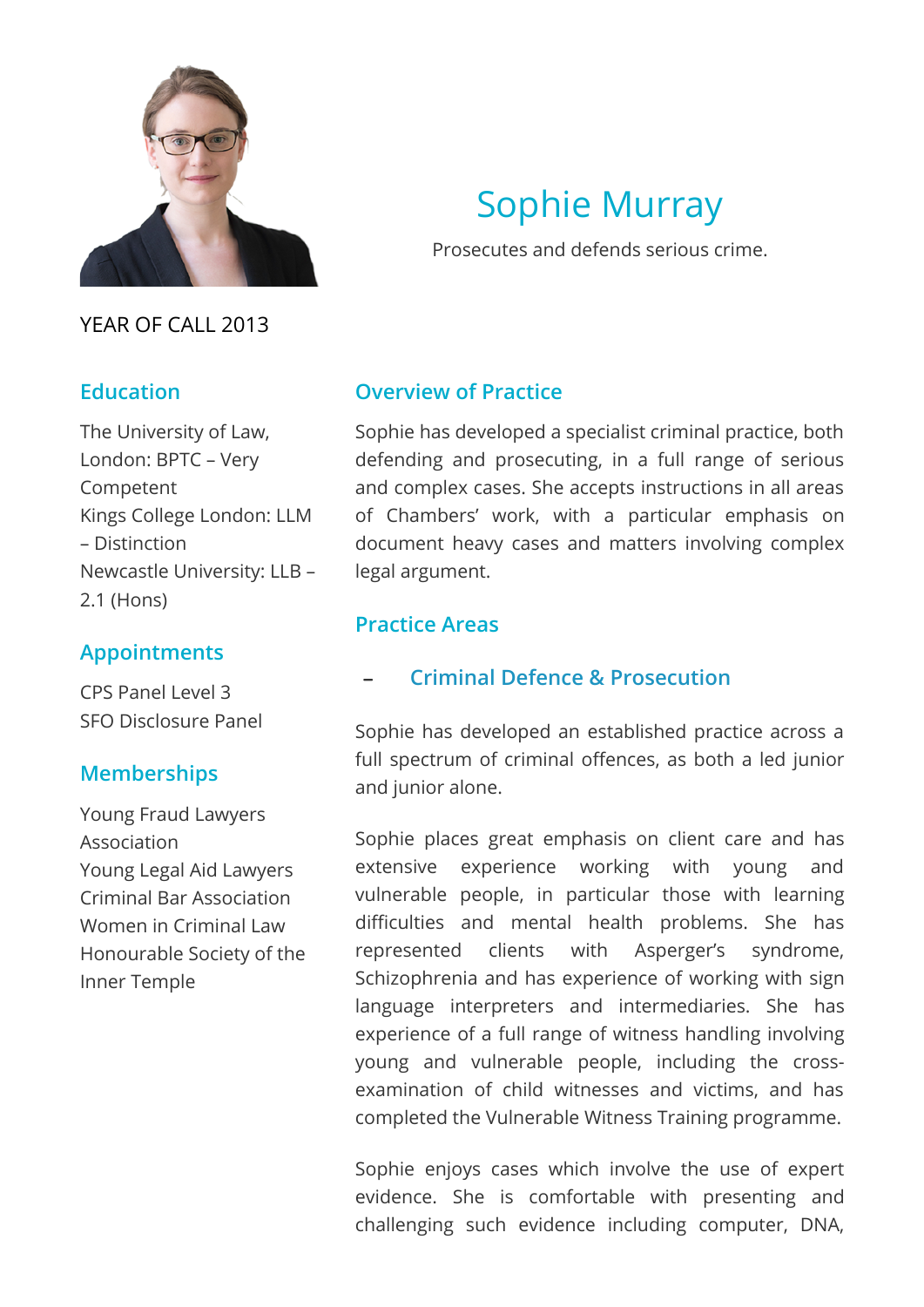fingerprint cell site, ANPR and complex medical evidence. Sophie has successfully made submissions of no case to answer, assisted by deploying expert evidence in a case involving the alleged attempted transmission of HIV. Sophie is experienced in making a range of successful legal arguments including in relation to admissibility of evidence, dismissal of charges, availability of defences and interpretation of statutes.

Sophie has a particular interest in Appellate work. She has successfully appeared in the Court of Appeal twice as a junior alone, where she was commended for her "forcefully written" and "concisely developed" oral submissions. She has also accurately advised the CPS in an unduly lenient sentence matter. Sophie advises clients on appeals against conviction and sentence, in matters where she was not trial counsel under the advice and assistance scheme.

#### **[Fraud & Financial Regulation](#page-1-0)**

<span id="page-1-0"></span>Sophie has both defended and prosecuted in matters involving fraud and money laundering (see example cases below).

Sophie has recently assisted the Serious Fraud Office as LPP counsel in relation to a large and complex international fraud investigation. She previously assisted the CPS and Thames Valley Police with a disclosure review in relation to a £250 million fraudulent trading, corruption and money laundering case.

#### **Asset Recovery, Restraint and Confiscation**

<span id="page-1-1"></span>Sophie has experience of defending in confiscation proceedings. She also has experience representing clients in POCA enforcement proceedings and in applications to vary confiscation orders under the inadequacy provisions. She recently represented a defendant in a confiscation matter involving hidden assets worth more than £250,000.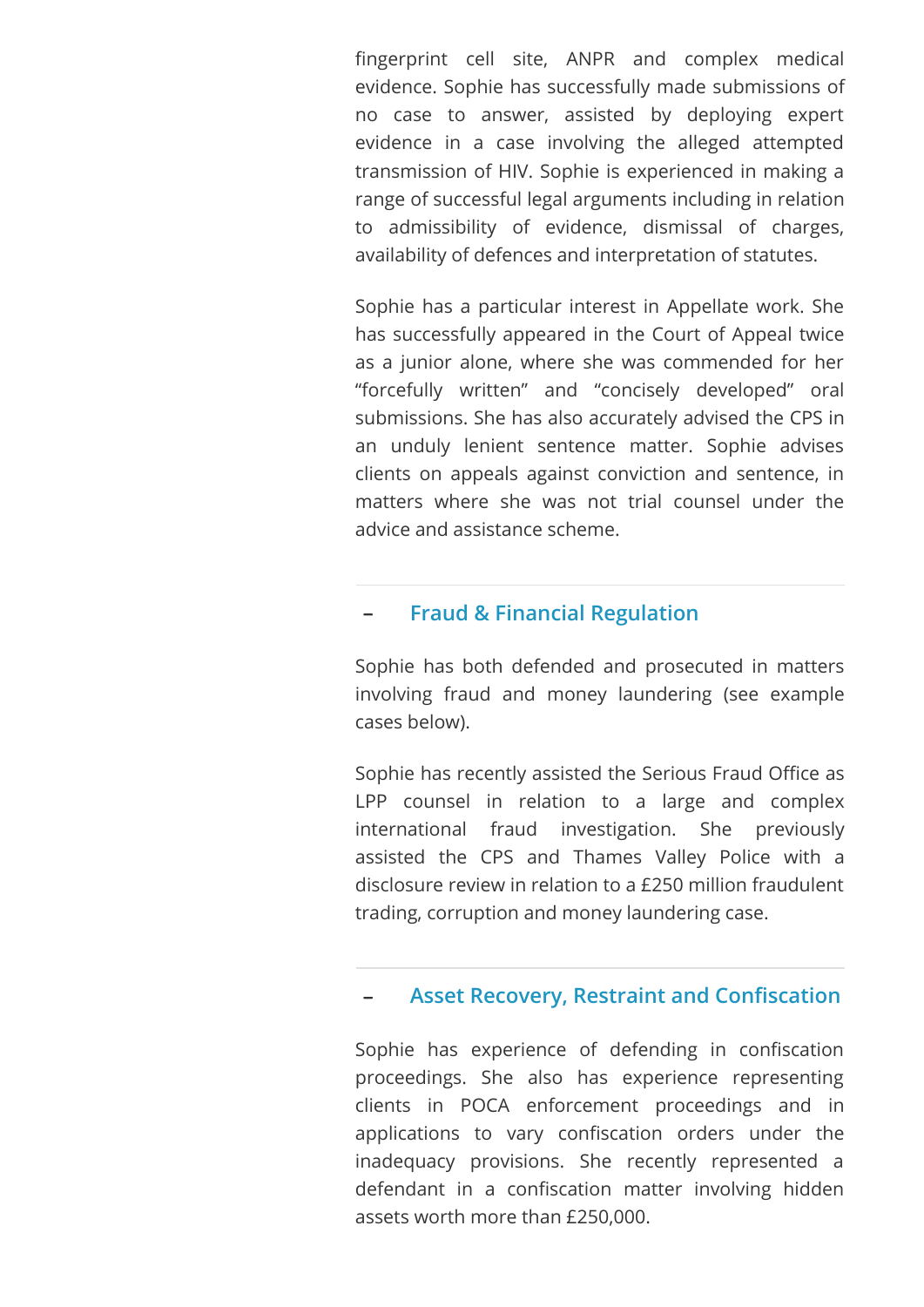## **[Tax Litigation](#page-2-0)**

<span id="page-2-0"></span>Sophie regularly appears in the First Tier Tax Tribunal on behalf of HMRC and the Home Office in relation to restoration appeals. Sophie provides written advice and drafts Statements of Case in relation to these matters. Sophie has also appeared on behalf of the Home Office, HMRC and the NCA in cash forfeiture and condemnation proceedings in both the Magistrates and Crown Courts. She has notably advised in complex matters involving the seizure of extended diesel, nitrous oxide and alcohol taken out of duty suspension (liability worth in excess of £2 million).

Sophie was invited to speak to Home Office staff in a talk relating to the law and procedure in complex condemnation proceedings.

## **Example Cases**

## **[View All](#page-2-1)**

## <span id="page-2-1"></span>**Led Junior**

*R v XX and Others* (Isleworth CC) – Defended XX, jointly charged with 5 others in an attempted murder case involving a shooting at Isleworth Train Station. Background of drug dealing / suspected gang rivalry.

*R v PS* (Lewes CC) – Defended vulnerable adult (with autism and learning disability) charged with historic sex offences involving multiple complainants. Case further involved complex expert evidence relating to the making and distributing of indecent images using a range of social media platforms, across a number of devices, and the use of alias accounts.

*R v XY and Others* (Cardiff CC) – Defendant's father was convicted of being part of a large scale drug dealing enterprise. Defended XY, who was jointly charged with three others of laundering the proceeds of that crime.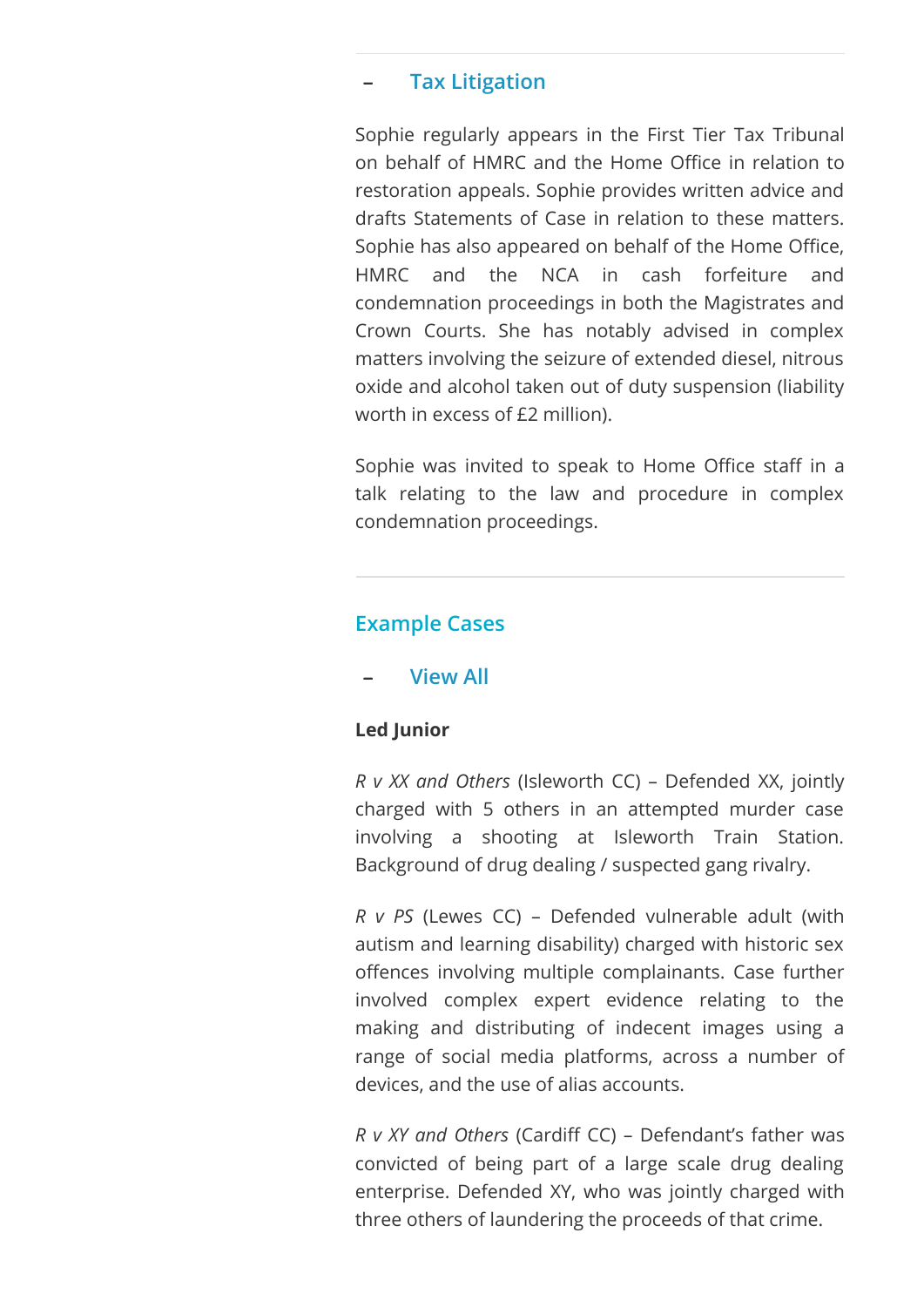*R v G & Others* (Isleworth CC) – Prosecuted four Royal Mail employees accused of committing fraud on the Royal Mail by abusing the PPI system. Fraud worth in excess of £11.5 million.

#### **Junior Alone**

*R v JN* (Inner London Crown Court) – Defended JN, who was accused of attempting to cause grievous bodily harm, by intending to transmit HIV. Case involved expert evidence in relation to HIV transmission.

*R v TJ* (Canterbury Crown Court) – Prosecuted TJ for a series of commercial burglaries. Case involved the presentation of cell site and ANPR evidence.

*R v DK* (Reading Crown Court) – Defended DK in robbery case involving complex factual defence. Included legal argument on availability of defences.

*R v HS* (Reading Crown Court) – Defended HS in a matter involving an allegation of threats to kill and multiple domestic assaults. Cross-examined two 7 year old witnesses in accordance with Vulnerable Witness training.

*R v B* (Basildon Crown Court) – Defended in case involving supply of Class A drugs.

## **Appellate work**

*R v TJ* (Court of Appeal (Criminal Division)) – Appeal (with leave) against extended sentence in domestic ABH matter.

*R v JH* (Court of Appeal (Criminal Division)) – Appeal (with leave) against sentence in "third strike" burglary matter.

*R v CW* (Oxford Crown Court) – Prosecuted a sentence in a case involving a series of armed robberies. Provided advice to the CPS that the sentence passed was unduly lenient. Matter referred by the Attorney General and the sentence was subsequently increased.